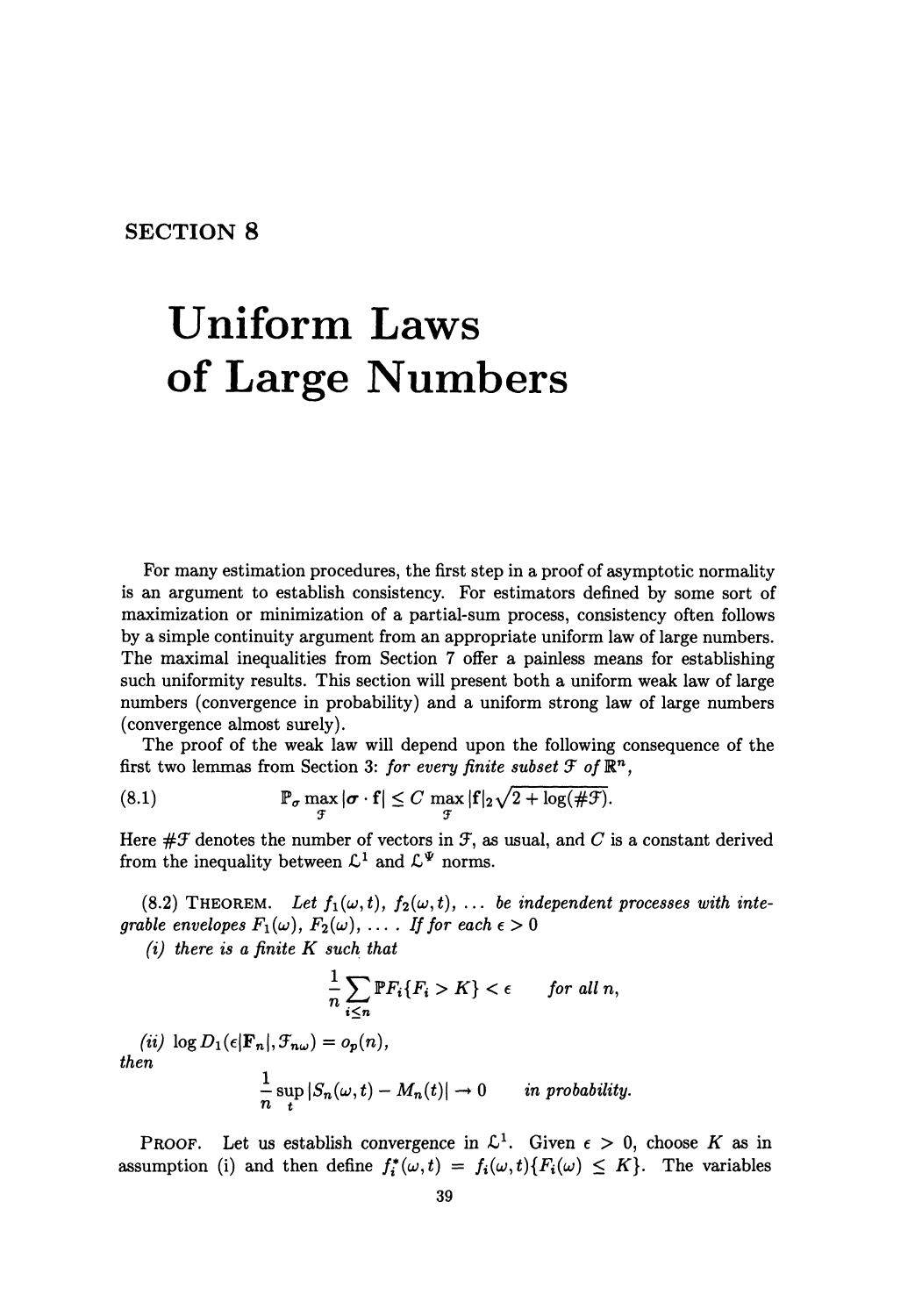discarded by this truncation contribute less than  $2\epsilon$ :

$$
\frac{1}{n} \mathbb{P} \sup_{t} \Big| \sum_{i \leq n} (f_i - f_i^*) - \mathbb{P}(f_i - f_i^*) \Big| \leq \frac{2}{n} \sum_{i \leq n} \mathbb{P} F_i \{ F_i > K \}.
$$

For the remaining contributions from the  $f_i^*(\omega, t)$  processes, invoke the symmetrization inequality from Theorem 2.2, with  $\Phi$  equal to the identity function.

$$
\frac{1}{n}\mathbb{P}\sup_{t}\Big|\sum_{i\leq n}f_{i}^*-\mathbb{P}f_{i}^*\Big|\leq \frac{2}{n}\mathbb{P}\mathbb{P}_{\sigma}\sup_{\mathcal{F}_{n\omega}}|\sigma\cdot\mathbf{f}^*|.
$$

Given  $\omega$ , find a set  $\mathcal{D}_{n\omega}$  of at most  $M_n = D_1(\epsilon | \mathbf{F}_n |, \mathcal{F}_{n\omega})$  many points in  $\mathcal{F}_{n\omega}$  that approximate each point of  $\mathcal{F}_{n\omega}$  within an  $\ell_1$  distance of  $\epsilon|\mathbf{F}_n|_1$ . By assumption (ii), the random variables  $\{\log M_n\}$  are of order  $o_p(n)$ . The expectation with respect to  $\mathbb{P}_{\sigma}$  on the right-hand side of the last expression is less than

$$
\frac{\epsilon}{n}|\mathbf{F}_n|_1 + \frac{1}{n}\mathbb{P}_{\sigma}\max_{\mathcal{D}_{n\omega}}|\sigma \cdot \mathbf{f}^*|.
$$

The first of these terms has a small expectation, because assumption (i) implies uniform boundedness of  $\frac{1}{n}\mathbb{P}|\mathbf{F}_n|_1$ . The second term is bounded by *K*. By virtue of inequality (8.1) it is also less than

$$
\frac{C}{n} \max_{\mathcal{D}_{n\omega}} |\mathbf{f}^*|_2 \sqrt{2 + 2 \log M_n}.
$$

The square root factor contributes at most  $o_p(\sqrt{n})$  to this bound. The other factor is of order  $O_p(\sqrt{n})$ , because, for each point in  $\mathcal{F}_{n\omega}$ ,

$$
|\mathbf{f}^*|_2^2 = \sum_{i \le n} f_i^2 \{ F_i \le K \} \le K \sum_{i \le n} F_i.
$$

A uniformly bounded sequence that converges in probability to zero also converges to zero in  $\mathcal{L}^1$ .  $\square$ 

When the processes  $\{f_i(\omega, t)\}\$ are identically distributed, the convergence in probability asserted by the theorem actuatly implies the stronger almost sure convergence, because the random variables

$$
\frac{1}{n}\sup_t |S_n(\omega, t) - M_n(t)|
$$

form a reversed submartingale. (Modulo measurability scruples, the argument for empirical processes given by Pollard (1984, page 22) carries over to the present context.) Without the assumption of identical distributions, we must strengthen the hypotheses of the theorem in order to deduce almost sure convergence. Manageability plus a second moment condition analogous to the requirement for the classical Kolmogorov strong law of large numbers will suffice. The stronger assumption about the packing numbers will not restrict our use of the resulting uniform strong law of large numbers for the applications in these notes; we will usually need manageability for other arguments leading to asymptotic normality.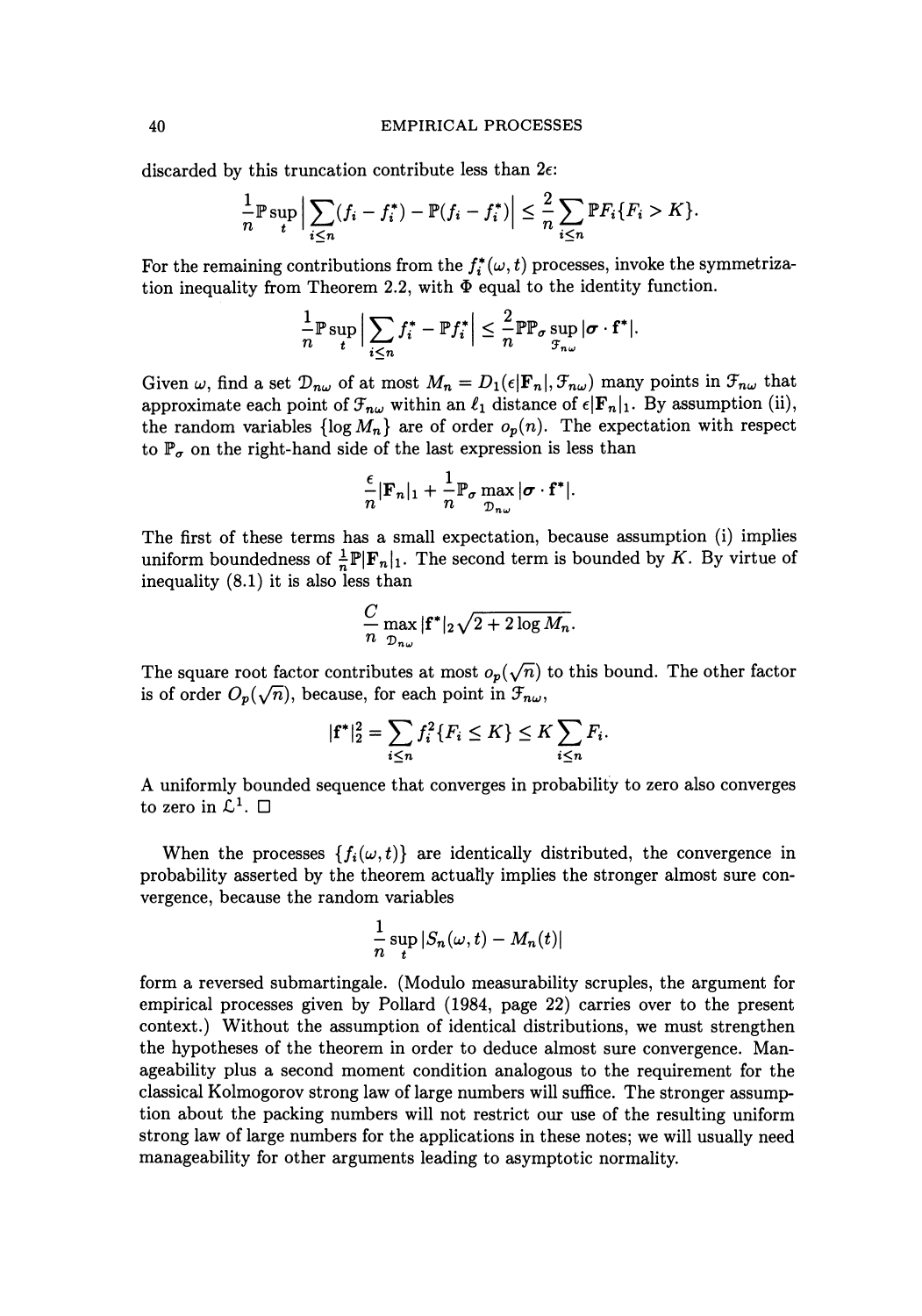(8.3) THEOREM. Let  $\{f_i(\omega, t): t \in T\}$  be a sequence of independent processes *that are manageable for their envelopes*  ${F<sub>i</sub>(\omega)}$ . If

$$
\sum_{i=1}^{\infty} \frac{\mathbb{P} F_i^2}{i^2} < \infty,
$$

*then* 

$$
\frac{1}{n}\sup_{t}|S_n(\omega,t)-M_n(t)|\to 0
$$
 almost surely.

PROOF. Define

$$
f_i^{\ast}(\omega, t) = f_i(\omega, t) - \mathbb{P}f_i(\cdot, t),
$$
  
\n
$$
Z_{k,n}(\omega) = \sup_{t} \left| \frac{f_k^{\ast}(\omega, t)}{k} + \dots + \frac{f_n^{\ast}(\omega, t)}{n} \right| \quad \text{for } k \leq n,
$$
  
\n
$$
B_k(\omega) = \sup_{t,n \geq k} Z_{i,n}(\omega).
$$

By the triangle inequality

$$
\sup_{t} \left| f_1^*(\omega, t) + \dots + f_n^*(\omega, t) \right| \le Z_{1,n}(\omega) + \dots + Z_{n,n}(\omega)
$$
  

$$
\le B_1(\omega) + \dots + B_n(\omega).
$$

It therefore suffices to prove that  $B_n \to 0$  almost surely.

From inequality (7.10) applied to the processes  $f_i^*(\omega, t)/i$  instead of to  $f_i(\omega, t)$ , manageability implies existence of a constant *C* such that

(8.4) 
$$
\mathbb{P}Z_{k,n}^2 \leq C \sum_{i=k}^n \frac{\mathbb{P}F_i^2}{i^2} \quad \text{for } k \leq n.
$$

For fixed k, the random variables  $Z_{k,n}$  for  $n = k, k + 1, \ldots$  form a submartingale. By Doob's (1953, page 317) inequality for nonnegative submartingales, for each *m*  greater than  $k$ ,

$$
\mathbb{P} \max_{k \le n \le m} Z_{k,n}^2 \le 4 \mathbb{P} Z_{k,m}^2.
$$

Letting *m* tend to  $\infty$ , we deduce for each *k* that

$$
\mathbb{P}\sup_{k\leq n}Z_{k,n}^2\leq 4C\sum_{i=k}^{\infty}\frac{\mathbb{P}F_i^2}{i^2}.
$$

The sum on the right-hand side converges to zero as  $k \to \infty$ . From the bound

$$
B_k \le 2 \sup_{k \le n} Z_{k,n}
$$

it follows that  $\mathbb{P}B_k^2 \to 0$ . Because  $\{B_k\}$  is a decreasing sequence of random variables, it follows that  $B_k \to 0$  almost surely, as required.  $\square$ 

REMARKS. Theorem 8.2 is based on Theorem 8.3 of Gine and Zinn (1984). They established both necessity and sufficiency for empirical processes with independent, identically distributed summands. The direct use of inequality (8.1)